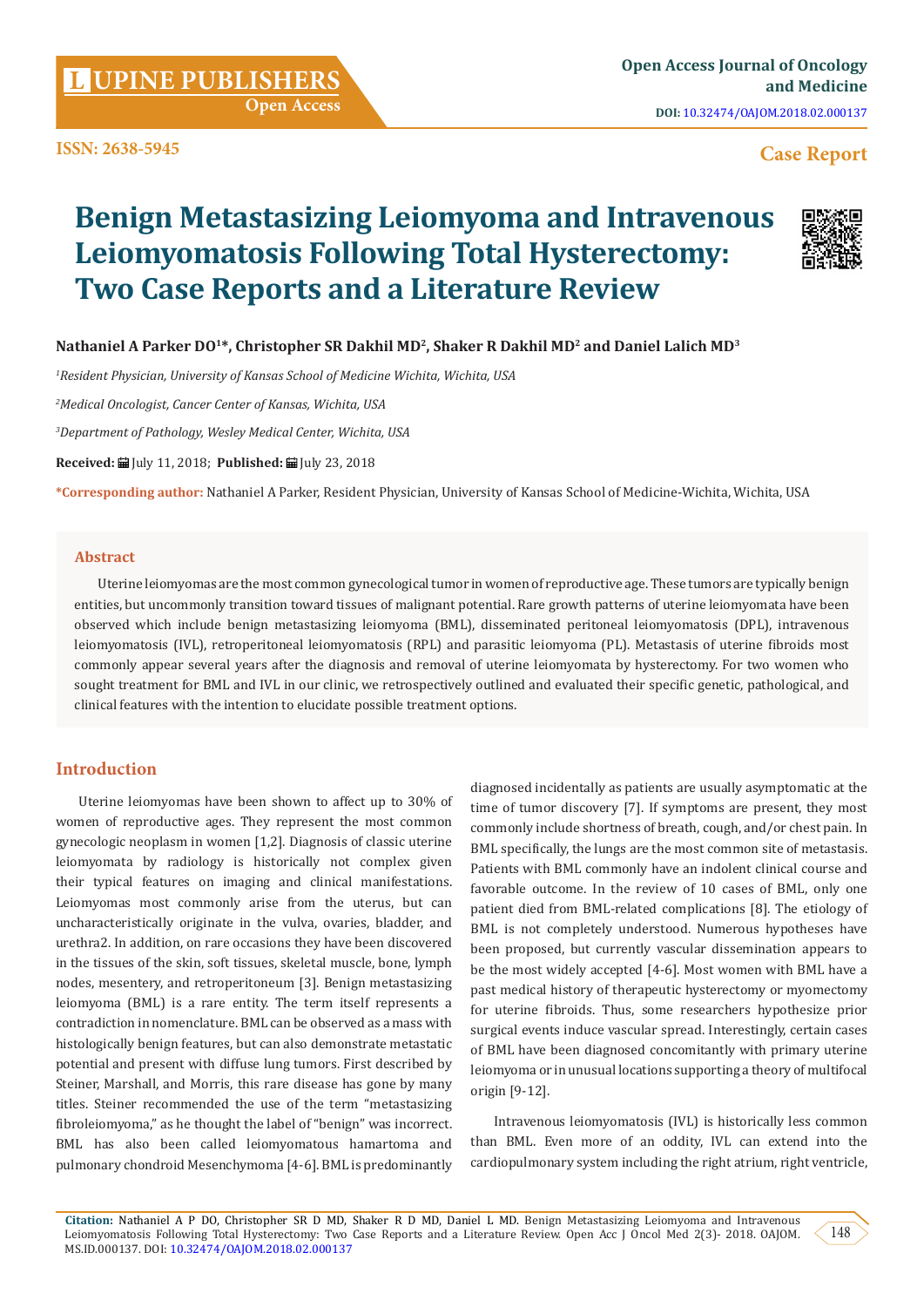and pulmonary arteries. When this manifestation of IVL occurs, IVL is then termed intracardiac leiomyomatosis (ICLM). ICLM was first described by non-English texts in the early 1900s [13]. In 1974, ICLM were first reported in English [14]. Likely due to technological advancements in imaging techniques, ICLM is being reported more often. However, definitive diagnosis is ultimately determined by postoperative pathological evaluation. Based on a 2012 comprehensive analysis of electronic literature databases MEDLINE/PubMed, Web of Science, and Cochrane Library, ICLM may be reported more frequently than previously thought [15]. However, it remains difficult to ascertain if ICLM's current frequency is more common than BML, or any of the remaining atypical growth patterns of the uterine leiomyomas. Review of the literature and previously published comprehensive searches, we found 118 articles describing ICLM. Screening criteria included English publications that characterized original ICLM discovery by pathological, procedural, or imaging modalities. Articles characterizing ICLM further after original diagnosis, second-stage surgical resections, recurrence, follow-up, or post-operative management were not included. ICLM was found to be solely observed in females. Li et al.'s comprehensive analysis using broader search and screening criteria, determined ICLM that affect women with an average age of 47.6 years, had prior hysterectomy (> 50%), and concomitantly diagnosed with uterine leiomyoma  $({\sim}30\%)$ . Symptoms at the time of initial presentation and ICLM diagnosis are non-specific. Thus, other cardiac tumors should remain on differential diagnosis list until definitive diagnosis by pathology is performed. Li et al noted approximately 80% of ICLM cases to originate from either the iliac or ovarian veins and terminate into right atrium and ventricle.

## **Case 2**

ICLM is histologically benign. Thus, necrosis, mitoses, or cellular irregularities are rare [15].

## **Case Reports**

# **Case 1**

A non-smoking 30-year-old Vietnamese woman with a cancernegative family history was referred for lung lesions. Two years prior, she underwent total hysterectomy. At that time, a single uterine fibroid was noted and excised. Pathology confirmed a diagnosis of leiomyoma. At the time of presentation, patient complained of only flu-like symptoms. Chest x-rays showed bilateral lung lesions. Subsequently an extensive work up resulted in unremarkable CT scans, bronchoscopy, and thoracoscopy. Lung tissue biopsy showed benign-appearing smooth muscle nodules, suggestive of BML. Over the next two decades, patient's lung lesions persisted despite proposed therapeutic regiments by per MD. Anderson Cancer Center that included megestrol, tamoxifen, medroxyprogesterone, leuprolide and letrozole. No curative therapy was identified. Nineyears post-hysterectomy, additional lung lesion tissue acquired. Immunostaining revealed full negativity to c-kit and Her2/neu, but mixed negative EGFR results with slightly positive staining of material among muscle cells and not the muscle cells themselves. Chemoradiation was discussed but not administered based on patient's minimal symptomatology following previous exhaustive treatment regiments. Recent, genomic sequencing by Foundation testing was performed by blood samples. An ALK: N1532D genomic variant was discovered. Currently, patient is being conservatively managed with observation and symptom management



**Figure 1:** Histologic section of adnexal mass from 33-year-old female (Case 2) with suspected metastatic leiomyomatosis.

A. Photomicrograph of adnexal mass tissue extending to right ovary and cross-sectioned (H and E x10)

B. Photomicrograph of same section as A, but at high magnification (H and E x40).

C. Histologic section stained to detect tissues of a Mullerian origin. Photomicrograph at x10 showing red-pink coloration denoting positive immunohistochemical staining of spindle cells appearing to be smooth muscle in nature for desmin.

D. Histologic section determined to originate from benign uterine fibroid (H and E x40). Note the predominate leiomyomatous tissue in entire cross-section possessing a vascular component within adnexal blood vessel to form an intravascular thrombus (arrowhead). These observations, together with tissue's benign features, but also unique appendage-like vascular configurations, support intravenous leiomyomatosis being the primary pathogenic culprit.

**Citation:** Nathaniel A P DO, Christopher SR D MD, Shaker R D MD, Daniel L MD. Benign Metastasizing Leiomyoma and Intravenous Leiomyomatosis Following Total Hysterectomy: Two Case Reports and a Literature Review. Open Acc J Oncol Med 2(3)- 2018. OAJOM. MS.ID.000137. DOI: [10.32474/OAJOM.2018.02.000137](http://dx.doi.org/10.32474/OAJOM.2018.02.000137)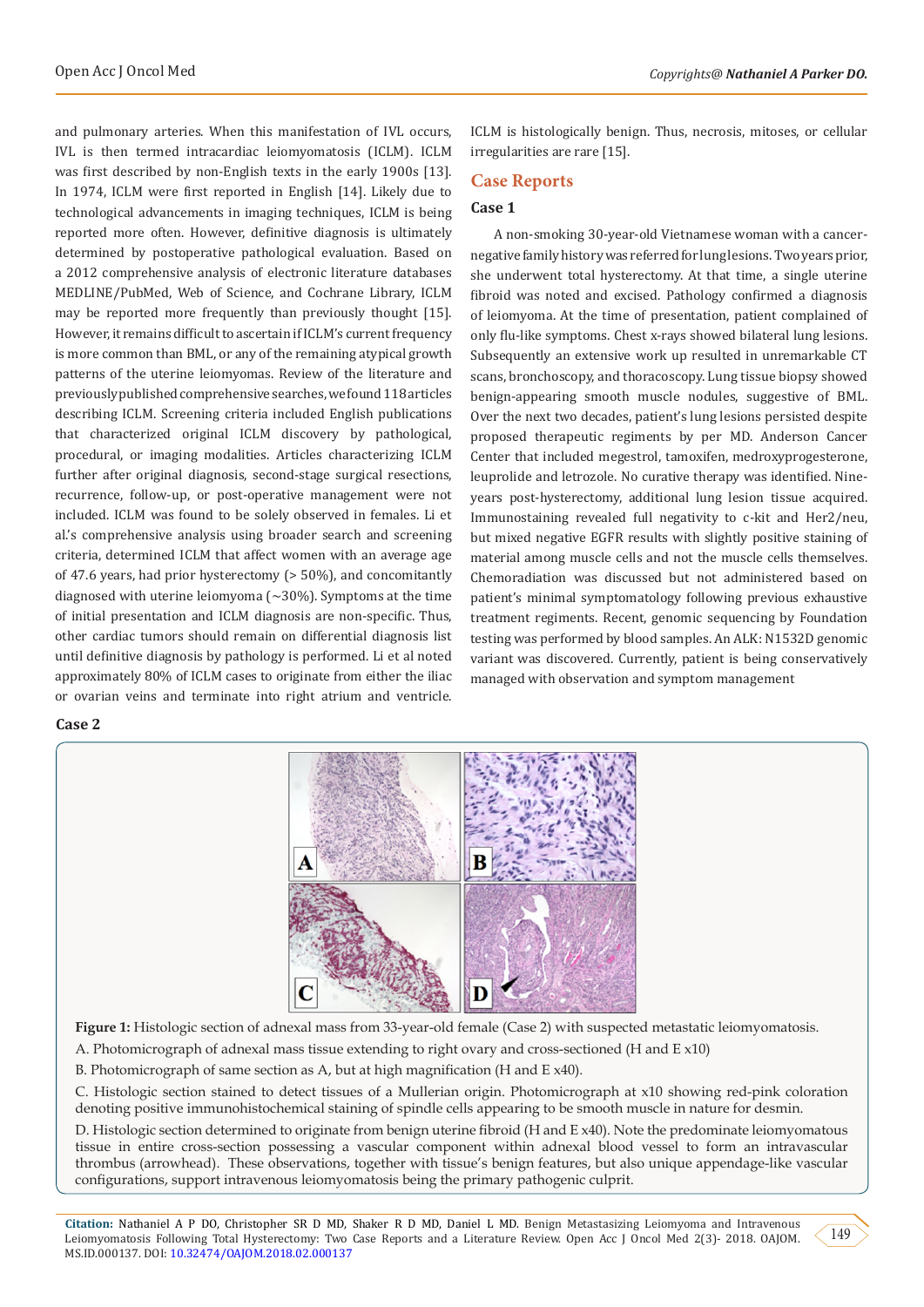A Caucasian 33-year-old woman of European descent presented with abdominal pain. CT scans showed an adnexal mass. Total hysterectomy and bilateral oophorectomy were performed. At that time, a well-circumscribed mass was noted. Histopathology supported diagnosis of leiomyoma due to presence of spindle cells without cytologic atypia, low mitotic activity, and without malignant features (Figures 1A & 1B). (Figure 1C) Over the course of ten years post-hysterectomy, patient developed lung, cardiac, and intra-abdominal masses. Subsequent exploratory procedures revealed further gynecological tissue involvement, as well as retroperitoneal and extensive caval thrombus that extending bidirectionally into iliac veins and right atrium (Figure 1D). Urgent therapy by thrombus and mass removal, IVC reconstruction, tricuspid valve replacement and nephrectomy was performed. Tumor tissue sampling performed at all affected regions. Pathology revealed tumors made of spindle cells without necrosis and mitotic events. Immunostains were negative for CD10, sesmin, anti-SM, inhibin, S100, CD17, pancytokeratin CK7, and RCC. Tissues with a vascular background were positive for an additional marker, CD34 (e.g. right atrium). Desmin, actin, estrogen receptor, and WT-1 reacted positively (Figure 1C) supporting a Mullerian origin. Thus, IVL determined to be most likely etiology considering patient's clinical course, tumor progression, and histopathological findings. After the patient's complex surgical interventions, she was discharged and continued to be followed as an outpatient. Recently, the patient's tumor tissue specimens were analyzed with the genomic sequencing assay Foundation. Testing identified three variants of unknown significance - EGFR: V674I, ERBB4:K1002R, and TSC2:L826M.

# **Discussion**

## **Pathogenesis & Uncommon Growth Patterns**

Metastasis of uterine fibroids most commonly appear several years after the diagnosis and removal of uterine leiomyomata by total hysterectomy. In our two cases the interval between uterine fibroid diagnosis, hysterectomy, and metastasis was two and zero years, respectively. An earlier report reviewing ten cases of BML observed an interval range of four to 23 years (mean 14.9 years) from the time of hysterectomy to BML diagnosis [8]. The data remained consistent with preceding case reports that observed the interval between hysterectomy to BML diagnosis that ranged from three to 20 years (mean 10 years) [5]. Uterine leiomyomas are the most common gynecological tumor in women of reproductive age.

Prevalence has been found to be approximately 50% in women > 30 years of age [1,2]. Far less common are the rare growth patterns of uterine leiomyomata: benign metastasizing leiomyoma (BML), disseminated peritoneal leiomyomatosis (DPL), intravenous leiomyomatosis (IVL), retroperitoneal leiomyomatosis (RPL), and parasitic leiomyoma (PL) (Table 1). These growth patterns have been documented and considered benign. Certain benign neoplasms have the potential to be precursors to malignant transformation. Colonic villous adenomas are a classic example. If left untreated, they frequently develop into malignant cancer [16]. However, most benign tumors rarely go through a similar progression (e.g. uterine leiomyomas, pleomorphic adenoma), and some almost never (e.g. lipomas) [17]. Thus, experts have determined that benign tumors have significantly lower malignancy potential. Earlier investigations have determined a low mitotic index (< 5 mitoses / 10 high power field,  $400X$ ,  $2.7 \text{ mm}^2$ ) and the absence of necrosis and atypia are the most helpful pathologic features that characterize BML [18]. The pathogenesis of each atypical growth pattern of uterine leiomyoma is controversial. They have been found to be the result of clonal expansion of smooth muscle cells of the uterus, without significant cellular atypia or high mitotic index [19,20]. In contrast, leiomyosarcomas frequently exhibit the higher turnover rates and atypia, but overall are seen rarely with frequency rates of 0.1 to 6% [21]. Certain investigators suggest that primary lesions could be low-grade, slow growing leiomyosarcomas with inherently intact metastatic potential [8]. Also, it's been postulated erroneous sampling could falsely support the diagnosis of benignity [12]. However, recent cytogenetic studies have refuted this claim by showing that in contrast to leiomyosarcomas, BML lesions have identical X-chromosome inactivation and a balanced karyotype [22,23]. Canzonieri et al. were the first to describe in detail the relationship between BML, uterine leiomyomas with vascular invasion (LWVI), and IVL. They ultimately suggested not only BML's is equivalency to IWVI, but also the entities simply represent different snapshots on the same timeline. They postulated IVL may represent the eventual metastatic component of LWVI or BML, thus supporting both as potential precursors to IVL. It was believed in certain situations LWVI could be the antecedent to both BML or IVL [24]. Some authors have denied any relationships between the separate pathogenic origins [25]. Others have stated cases of BML with the characteristically absent histological evidence of blood vessel invasion could be explained by insufficient primary tumor sampling [26].

| Table 1: Atypical growth patterns of the uterine leiomyoma <sup>2,47-50</sup> |  |  |
|-------------------------------------------------------------------------------|--|--|
|                                                                               |  |  |

|     | <b>Presentation</b>    | <b>Differential Diagnosis</b> | Findings (pathological, clinical)                   | Pathogenesis              |
|-----|------------------------|-------------------------------|-----------------------------------------------------|---------------------------|
| BML | - indolent             | - malignant lung metastasis   | solitary to multiple subcentimetric lung<br>nodules | hematogenous spread       |
|     | - dyspnea, chest pain  | - infectious granuloma        | - cavitary lung lesions                             | independent multiple foci |
|     | - respiratory distress | - sarcoid                     | - cavitary lung lesions                             | - hormone driven          |
|     |                        | - rheumatoid nodules          | - concomitant uterine leiomyoma, DPL, or IVL        |                           |
|     |                        | - amyloidosis                 |                                                     |                           |

**Citation:** Nathaniel A P DO, Christopher SR D MD, Shaker R D MD, Daniel L MD. Benign Metastasizing Leiomyoma and Intravenous Leiomyomatosis Following Total Hysterectomy: Two Case Reports and a Literature Review. Open Acc J Oncol Med 2(3)- 2018. OAJOM. MS.ID.000137. DOI: [10.32474/OAJOM.2018.02.000137](http://dx.doi.org/10.32474/OAJOM.2018.02.000137)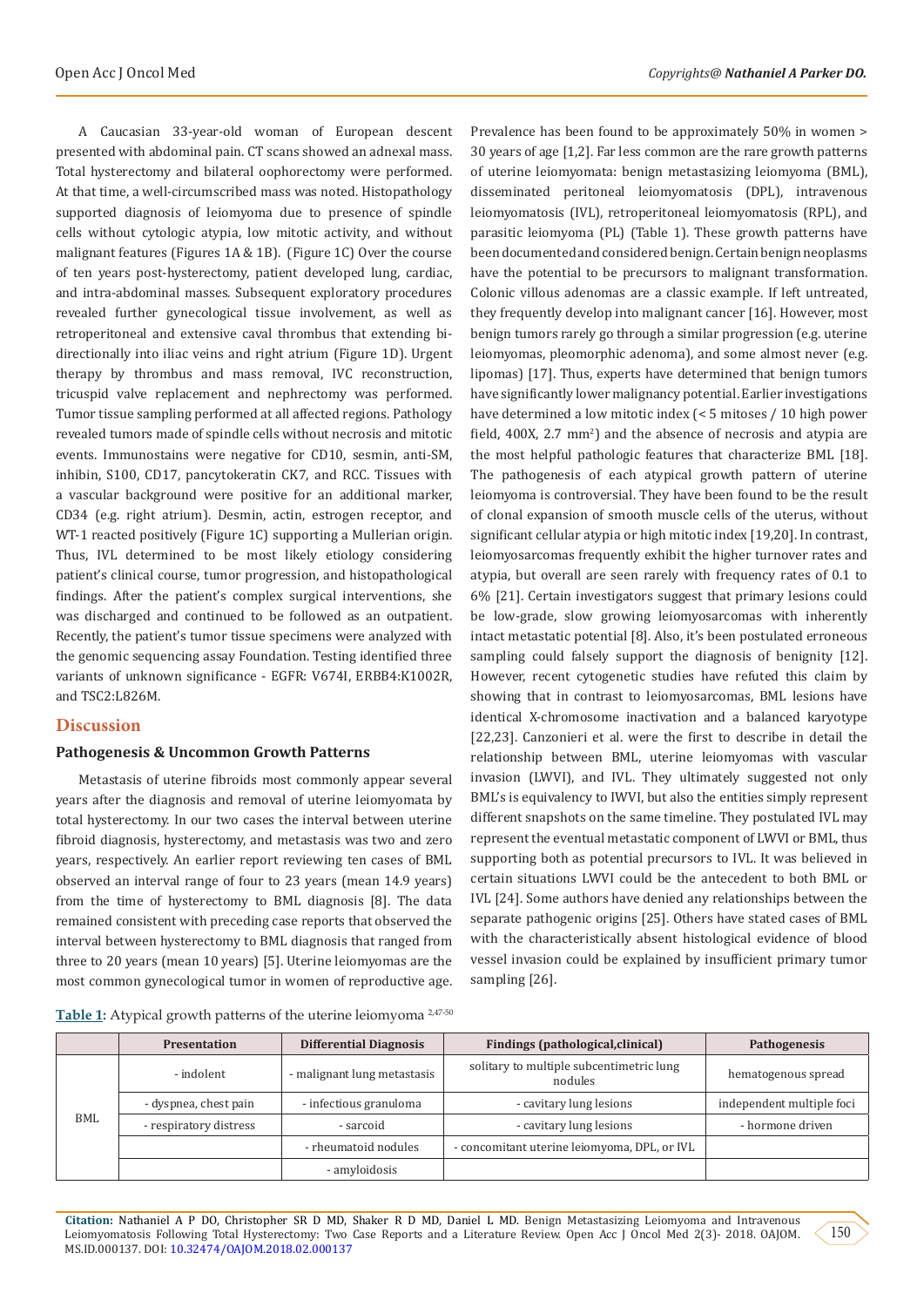| <b>DPL</b> | - indolent                                                         | - peritoneal carcinomatosis                      | - multiple peritoneal masses                          | - mesenchymal metaplasia                                      |
|------------|--------------------------------------------------------------------|--------------------------------------------------|-------------------------------------------------------|---------------------------------------------------------------|
|            |                                                                    | - mesothelioma                                   | - abdominopelvic nodules                              | - trauma/surgery-mediated                                     |
|            |                                                                    | - lymphoma                                       | - prior endometriosis                                 | - hormone driven                                              |
|            |                                                                    | - tuberculosis                                   |                                                       |                                                               |
|            |                                                                    | - desmoid tumor                                  |                                                       |                                                               |
| IVI.       | - aggressive                                                       | - caval leiomyosarcoma                           | - uterine and/or systemic vein intraluminal<br>growth | - residual implants or<br>coexistent uterine fibroids         |
|            | - progressive dyspnea                                              | - right atrial myxoma                            | - cordlike vessel lesions                             |                                                               |
|            | - thrombus                                                         | - cordlike vessel lesions                        |                                                       |                                                               |
|            | - cardiac metastasis via<br>RCC, Wilms tumor, or other<br>neoplasm | - intracardiac, tricuspid<br>valve insufficiency |                                                       |                                                               |
| RPL        | - indolent                                                         | - sarcomas                                       | - concomitant uterine leiomyoma (40%)                 | - residual implants or<br>coexistent uterine fibroids         |
|            | - back pain                                                        | - neurogenic neoplasms                           | - commonly below renal hilum level                    | - hormone driven                                              |
|            |                                                                    | - teratoma                                       |                                                       |                                                               |
|            |                                                                    | - hemangioma                                     |                                                       |                                                               |
|            |                                                                    | - lymphoma                                       |                                                       |                                                               |
| PI.        | - urinary outflow<br>obstruction                                   | - pelvic and ovarian masses                      | - myxoid or hyaline degeneration                      | - loss of uterine<br>attachments, subsequent<br>new adherence |
|            | - hydronephrosis                                                   | - broad ligament cysts                           | - Meigs syndrome                                      | - hormone driven                                              |
|            |                                                                    | - lymphadenopathy                                | - elevated CA-125                                     |                                                               |

BML, benign metastasizing leiomyoma; DPL, disseminated peritoneal leiomyomatosis; IVL, intravenous leiomyomatosis; RPL, retroperitoneal eiomyomatosis; PL, parasitic leiomyoma

# **Genomic Sequencing**

**Table 2:** Established and predicted implications of variants of unknown significance (VUS).

|                       | Site <sup>a</sup> | <b>Population</b> <sup>b</sup> | Pathogenicity <sup>c</sup>       | Sequence<br>resilience <sup>d</sup> | <b>Predicted variant</b>           | Noncoding impact <sup>s</sup> |
|-----------------------|-------------------|--------------------------------|----------------------------------|-------------------------------------|------------------------------------|-------------------------------|
|                       |                   |                                |                                  |                                     | <b>Deleteriousness<sup>e</sup></b> |                               |
| <b>ALK: N1532D</b>    |                   | East Asian, South Asian        | polymorphism                     | tolerated                           | neutral                            | neutral                       |
| <b>EGFR: V674I</b>    |                   | European, African              | disease causing,<br>polymorphism | tolerated                           | neutral                            | damaging                      |
| <b>ERBB4 : K1002R</b> | C.                | European, South Asian          | disease causing                  | tolerated                           | deleterious                        | damaging                      |
| <b>TSC2: L826M</b>    | 16                | European, Latino               | disease causing                  | damaging                            | deleterious                        | neutral                       |

a Chromosome location

<sup>b</sup>Two most common sub-populations with highest population frequency of alternate alleles.

c Disease potential output of missense variation determined to be either 'disease causing' or 'polymorphism' or both. In silico prediction tool for variant pathogenicity.

<sup>d</sup>In silico Functional Analysis through Hidden Markov Models (FATHMM) predicting effects of missense mutations on overall tolerance of conserved protein domains. Based on sequence conservation and relative amounts of disease-associated and functionally neutral amino acids in conserved protein regions.

e Likelihood ratio test (LRT) predicts deleterious variants through identification of highly conserved amino acid regions using a comparative genomics data set of 32 vertebrate species.

f dbNSFP database mutation assessor prediction of variation impact on protein function through sequence conservation. Variant predictions have been trained on COSMIC database and validated (MutationAssesor).

g FATHMM-MKL predicts noncoding effects by integrating functional annotation information. [27-31].

Selected samples from the case patients were subjected to genomic sequencing. Genomic sequencing analysis did not detect any of these mutations in either patient. However, one variant of unknown significance (VUS) was detected in Case 1 - ALK: N1532D,

and three were detected in Case 2 - EGFR: V674I; ERBB4:K1002R; and TSC2:L826M. Microsatellite status (MS) was determined to be stable, and the overall tumor mutation burden (TMB) was low (0.80 mutations/Mb) in both patient's genomic sequencing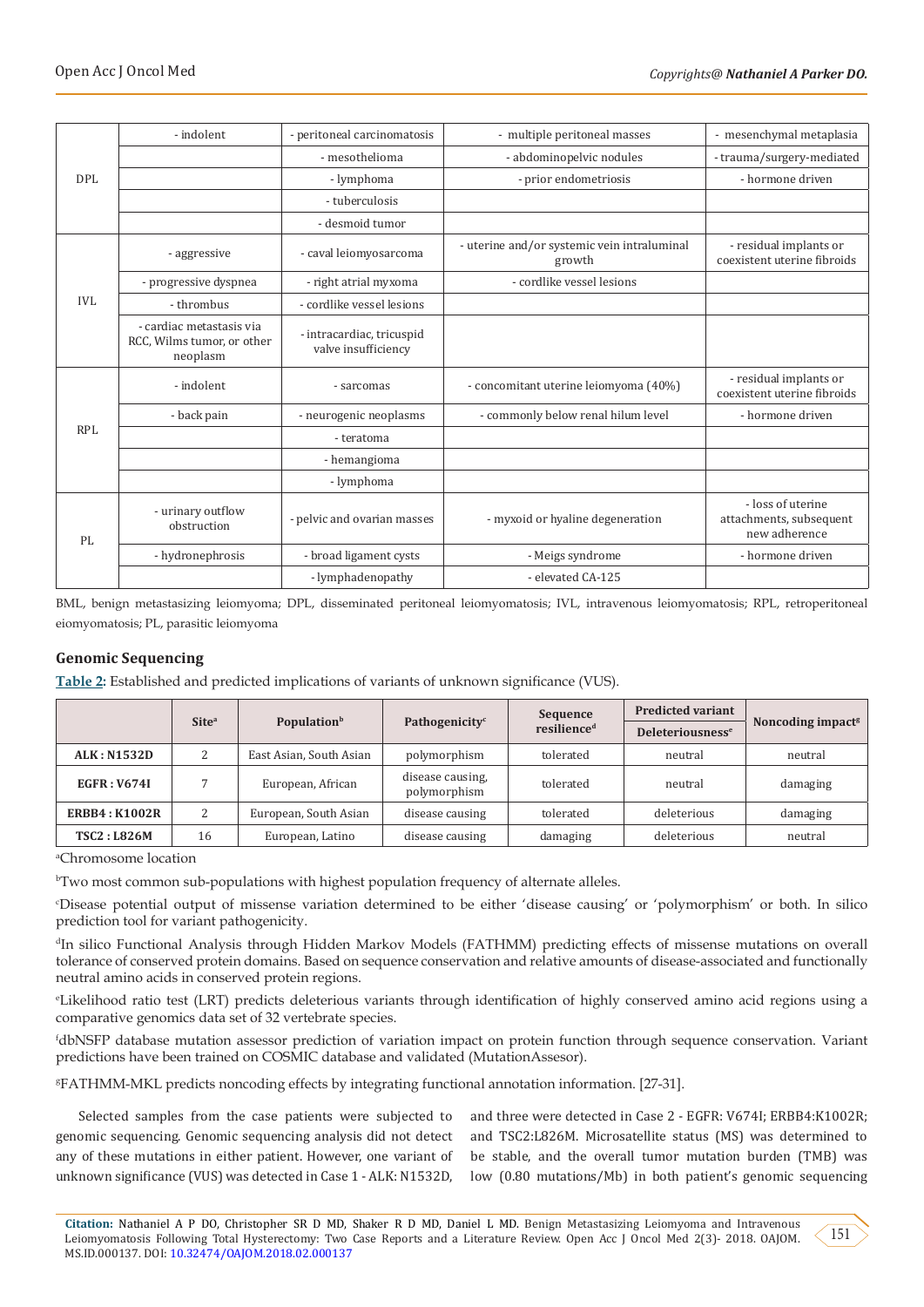analysis. Open source variant databases detailing their possible pathogenicity based on evolutionary conservation, splice-site, mRNA, protein, and regulatory features is described in (Table 2). As there is only limited data available for the relatively small minority of variants, reliance must be placed on computerized prediction tools ("in silica") to help determine whether a variant is damaging or benign. All variants were found to be missense single nucleotide polymorphisms (SNP) in exonic coding regions. However, overall tolerance to genomic alterations in the specific coding region was high. Also, recent data predicts minimal deleterious effects for most variants discovered in our case patients, as well as a sufficient conservation of normal protein function. These predictions of site-specific variations being well tolerated could possible be due to regional genomic changes being common for that area [27-31]. Interestingly, anaplastic lymphoma receptor tyrosine kinase (ALK) gene has been shown to be altered in pediatric neuroblastoma tumors, adult thyroid carcinomas, and metastatic nonsmall cell lung carcinoma [32]. Somatically altered epidermal growth factor receptor (EGFR, ErbB1, HER1) has been observed in a number of epithelial-derived squamous cell carcinomas (e.g. lung, head/neck, anal), most notably in alveolar lung tissue [33]. Mutations in EGFR have been known to result in uncontrolled cellular proliferation. Heightened VUS awareness poses a challenge to physicians not only for determining their relevancy, but for effectively communicating their importance to patients. VUS are termed as such due to: 1.) inadequate characterization in the literature; and/or 2) the genetic alteration found has unclear significance [34]. The complete functional effect of most variants remains unclear, especially when it involves missense mutations. Recent efforts have been made by National Center for Biotechnology Information (NCBI) to track and catalogue newly discovered variants with clinically relevant phenotypes. The NCBI database notes newly discovered variants with clinically relevant phenotypes [27-34].

#### **Treatment**

The benign versus malignant potential of BML and IVL remains unclear. Currently, there are no definitive guidelines regarding management. Earlier reports show BML is not only reliant on estrogen and progesterone, but also the majority BML tumors are ER positive [35]. In postmenopausal women, lung nodules will stabilize or regress. Also, spontaneous regression of metastatic BML lesions has been observed during low estrogen states (e.g. pregnancy, abortion, post-menopause) [36]. In contrast, premenopausal women often experience disease worsening [37]. Thus, bilateral oophorectomy has reportedly been used in previous cases to inhibit tumor progression [38,39]. GnRH analogs have been successful in treating BML [40,41]. Progesterone antagonists have been discussed as possible adjuvant therapy for BML patients, but certain investigators advise against the use of these agents, at least not alone, because of their ability to up-regulate estrogen receptors [42]. Anastrozole's effects have been found to be augmented if paired with a SERM (e.g. raloxifene). Anastrozole inhibits aromatase-P450 enzyme. Uterine leiomyomas have

increased amounts of aromatase-P450, which may owe to increased capabilities to penetrate into adjacent myometrium [43-45]. Rivera et al. believed anastrozole and raloxifene combination therapy could be as effective as the more traditionally used GnRH agonists and progesterone, even in postmenopausal patients with BML [46]. Based on BML's close relationship to uterine leiomyomas, some investigators are optimistic raloxifene could be a suitable treatment option for BML. The literature is unclear on the effectiveness of tamoxifen on BML lesions. Rivera et al. reported a short course of daily tamoxifen worsened symptoms in a 47 year-old woman with BML of unknown menopausal status. Saynajakangas and colleagues studying tamoxifen use for the treatment of BML found no significant change in pulmonary nodule size [40].

ICLM is histologically benign. However, ICLM is suggested to be clinically aggressive due to the risk of sudden death caused by total outflow tract obstruction. Complete removal is the recommended treatment. Neoadjuvant and adjuvant anti-estrogen regiments or radiation therapy alone have not been shown to be a curative solution. This is due to the historical nature of IVL tumors to be incompletely hormone-driven. Finally, incomplete removal is not recommended due to previous studies reporting a near 30% recurrence rate if complete removal is not performed [15].

# **Conclusion**

Uterine leiomyomas are the most common gynecological tumor in women of reproductive age. These tumors are typically benign entities, but uncommonly transition toward tissues of malignant potential. Rare growth patterns of uterine leiomyomata have been observed which include BML, DPL, IVL, RPL, and PL. Metastasis of uterine fibroids most commonly appear several years after the diagnosis and removal of uterine leiomyomata by hysterectomy [47]. For two women who sought treatment for BML and IVL in our clinic, we retrospectively outlined and evaluated their specific genetic, pathological, and clinical features with the intention to elucidate possible treatment options. Currently, there are no definitive guidelines regarding the management of BML or IVL. Due to BML being typically hormone-driven, a patient's inherent state of low estrogen and/or age must remain an important factor [48]. Thus, hormone therapies by way of receptor and/or feedback pathway inhibition are the primary treatment options for individuals with BML. However, the success of these therapies has been inconsistent based on literature. In contrast, IVL with cardiac extension is not typically hormone-driven. Thus, surgical intervention by complete removal is recommended. Genomic sequencing by Foundation testing of blood and tissue samples from the patients in Case 1 and 2 identified no genomic alterations in any currently established cancer-related gene. However, VUS were detected in both samples from each case. These variants are termed as such because their alterations may have not been adequately characterized in the scientific literature at the time genomic sequencing was performed and/or the genomic context of these variants remains unclear. Thus, their clinical significance can neither be supported, nor

**Citation:** Nathaniel A P DO, Christopher SR D MD, Shaker R D MD, Daniel L MD. Benign Metastasizing Leiomyoma and Intravenous Leiomyomatosis Following Total Hysterectomy: Two Case Reports and a Literature Review. Open Acc J Oncol Med 2(3)- 2018. OAJOM. MS.ID.000137. DOI: [10.32474/OAJOM.2018.02.000137](http://dx.doi.org/10.32474/OAJOM.2018.02.000137)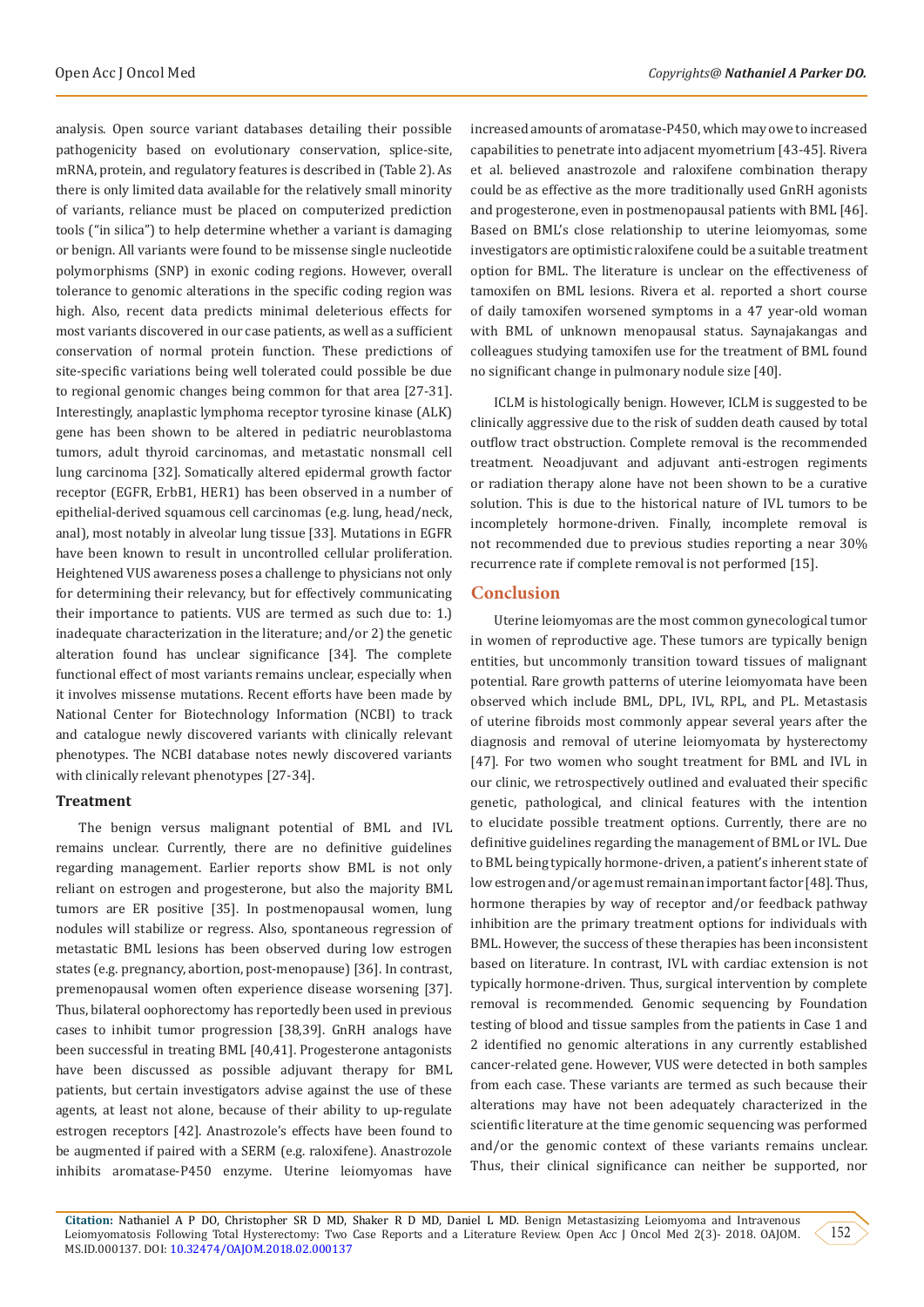denied [49,50]. We postulate that these variants could possibly be targeted as treatment options in the future when patients have failed all other previous therapies.

# **Acknowledgement**

Informed, written permission from the subjects of this Case Report is on file with the Cancer Center of Kansas and the corresponding author.

## **References**

- 1. [Buttram VC Jr, RC Reiter \(1981\) Uterine leiomyomata: etiology,](https://www.ncbi.nlm.nih.gov/pubmed/7026295) [symptomatology, and management. Fertil Steril 36\(4\): 433-445.](https://www.ncbi.nlm.nih.gov/pubmed/7026295)
- 2. [Fasih N, Prasad Shanbhogue AK, Macdonald DB, Fraser-Hill MA,](https://www.ncbi.nlm.nih.gov/pubmed/19001649) [Papadatos D, et al. \(2008\) Leiomyomas beyond the uterus: unusual](https://www.ncbi.nlm.nih.gov/pubmed/19001649) [locations, rare manifestations. Radiographics 28\(7\): 1931-1948.](https://www.ncbi.nlm.nih.gov/pubmed/19001649)
- 3. [Lim SY, Park JC, Bae JG, Kim JI, Rhee JH, et al. \(2011\) Pulmonary and](https://www.ncbi.nlm.nih.gov/pubmed/22384439/) [retroperitoneal benign metastasizing leiomyoma. Clin Exp Reprod Med](https://www.ncbi.nlm.nih.gov/pubmed/22384439/) [38\(3\): 174-177.](https://www.ncbi.nlm.nih.gov/pubmed/22384439/)
- 4. [Marshall JF, DS Morris \(1959\) Intravenous leiomyomatosis of the uterus](https://www.ncbi.nlm.nih.gov/pubmed/13617919) [and pelvis: case report. Ann Surg 149\(1\): 126-134.](https://www.ncbi.nlm.nih.gov/pubmed/13617919)
- 5. [Steiner PE \(1939\) Metastasizing fibroleiomyoma of the uterus: Report of](https://www.ncbi.nlm.nih.gov/pubmed/19970436/) [a case and review of the literature. Am J Pathol 15\(1\): 89-110.](https://www.ncbi.nlm.nih.gov/pubmed/19970436/)
- 6. Van den Bosch JM, SS Wagenaar, B Corrin, JR Elbers, PJ Knaepen, et al. (1987) Mesenchymoma of the lung (so called hamartoma): a review of 154 parenchymal and endobronchial cases. Thorax 42(10): 790-793.
- 7. [Jautzke G, E Muller Ruchholtz, U Thalmann \(1996\) Immunohistological](https://www.sciencedirect.com/science/article/pii/S034403389680224X) [detection of estrogen and progesterone receptors in multiple and well](https://www.sciencedirect.com/science/article/pii/S034403389680224X) [differentiated leiomyomatous lung tumors in women with uterine](https://www.sciencedirect.com/science/article/pii/S034403389680224X) [leiomyomas \(so-called benign metastasizing leiomyomas\). A report on](https://www.sciencedirect.com/science/article/pii/S034403389680224X) [5 cases. Pathol Res Pract 192\(3\): 215-223.](https://www.sciencedirect.com/science/article/pii/S034403389680224X)
- 8. [Kayser K, Zink S, Schneider T, Dienemann H \(2000\) Benign](https://www.ncbi.nlm.nih.gov/pubmed/11037349) [metastasizing leiomyoma of the uterus: documentation of clinical,](https://www.ncbi.nlm.nih.gov/pubmed/11037349) [immunohistochemical and lectin-histochemical data of ten cases.](https://www.ncbi.nlm.nih.gov/pubmed/11037349) [Virchows Arch 437\(3\): 284-292.](https://www.ncbi.nlm.nih.gov/pubmed/11037349)
- 9. [Yoshitomi A, Nihon Kyobu Shikkan, Gakkai Zasshi \(1994\) A case of so](https://www.ncbi.nlm.nih.gov/m/pubmed/8041049/) [called benign metastasizing leiomyoma 32\(4\): 373-377.](https://www.ncbi.nlm.nih.gov/m/pubmed/8041049/)
- 10. [Horiuchi K, Yabe H, Mukai M, Morioka H, Udagawa Y, et al. \(1998\)](https://www.ncbi.nlm.nih.gov/pubmed/9669352) [Multiple smooth muscle tumors arising in deep soft tissue of lower](https://www.ncbi.nlm.nih.gov/pubmed/9669352) [limbs with uterine leiomyomas. Am J Surg Pathol 22\(7\): 897-901.](https://www.ncbi.nlm.nih.gov/pubmed/9669352)
- 11. [Groeneveld AB, Bosma A, Ceelen TL, Kouwenhoven TJ, Meuwissen SG,](https://www.ncbi.nlm.nih.gov/pubmed/3488678) [et al. \(1986\) Progressive and fatal course of a patient with a multifocal](https://www.ncbi.nlm.nih.gov/pubmed/3488678) [leiomyomatous tumor. Am J Gastroenterol 81\(8\): 702-707.](https://www.ncbi.nlm.nih.gov/pubmed/3488678)
- 12. [Cho KR, JD Woodruff, JI Epstein \(1989\) Leiomyoma of the uterus with](https://www.humanpathol.com/article/0046-8177(89)90207-4/fulltext) [multiple extrauterine smooth muscle tumors: a case report suggesting](https://www.humanpathol.com/article/0046-8177(89)90207-4/fulltext) [multifocal origin. Hum Pathol 20\(1\): 80-83.](https://www.humanpathol.com/article/0046-8177(89)90207-4/fulltext)
- 13. Dürck H (1907) Ueber ein kontinvierlich durch die learned Hohlvene in das Herz vorwachsendes Fibromyom des Uterus. München Med Wochenschr 54: 1154.
- 14. [Mandelbaum I, Pauletto FJ, Nasser WK \(1974\) Resection of a leiomyoma](https://www.ncbi.nlm.nih.gov/pubmed/4818531) [of the inferior vena cava that produced tricuspid valvular obstruction.](https://www.ncbi.nlm.nih.gov/pubmed/4818531) J [Thorac Cardiovasc Surg 67: 561-567.](https://www.ncbi.nlm.nih.gov/pubmed/4818531)
- 15. [Li B, Chen X, Chu Y-D, Li R-Y, Li W-D, et al. \(2013\) Intracardiac](https://academic.oup.com/icvts/article/17/1/132/701568) [leiomyomatosis: a comprehensive analysis of 194 cases. Interactive](https://academic.oup.com/icvts/article/17/1/132/701568) [Cardiovascular and Thoracic Surgery 17\(1\): 132-138.](https://academic.oup.com/icvts/article/17/1/132/701568)
- 16. [Galandiuk S, Fazio VW, Jagelman DG, Lavery IC, Weakley FA, et al.](https://www.ncbi.nlm.nih.gov/pubmed/3799891) [\(1987\) Villous and tubulovillous adenomas of the colon and rectum. A](https://www.ncbi.nlm.nih.gov/pubmed/3799891) [retrospective review 1964-1985. Am J Surg 153\(1\): 41-47.](https://www.ncbi.nlm.nih.gov/pubmed/3799891)
- 17. [Allen B, C Rader, A Babigian \(2007\) Giant lipomas of the upper extremity.](https://www.ncbi.nlm.nih.gov/pubmed/19554145/) [Can J Plast Surg 15\(3\): 141-144.](https://www.ncbi.nlm.nih.gov/pubmed/19554145/)
- 18. [Bell SW, RL Kempson, MR Hendrickson \(1994\) Problematic uterine](https://www.ncbi.nlm.nih.gov/pubmed/8179071)  [smooth muscle neoplasms. A clinicopathologic study of 213 cases. Am J](https://www.ncbi.nlm.nih.gov/pubmed/8179071)  [Surg Pathol 18\(6\): 535-558.](https://www.ncbi.nlm.nih.gov/pubmed/8179071)
- 19. [Kjerulff KH, Langenberg P, Seidman JD, Stolley PD, Guzinski GM, et al.](https://www.ncbi.nlm.nih.gov/pubmed/8829060)  [\(1996\) Uterine leiomyomas. Racial differences in severity, symptoms](https://www.ncbi.nlm.nih.gov/pubmed/8829060)  [and age at diagnosis. J Reprod Med 41\(7\): 483-490.](https://www.ncbi.nlm.nih.gov/pubmed/8829060)
- 20. [Prayson RA, WR Hart \(1995\) Pathologic considerations of uterine](https://www.ncbi.nlm.nih.gov/pubmed/8786875)  [smooth muscle tumors. Obstet Gynecol Clin North Am 22\(4\): 637-657.](https://www.ncbi.nlm.nih.gov/pubmed/8786875)
- 21. [Robboy SJ, Bentley RC, Butnor K, Anderson MC, et al. \(2000\) Pathology](https://www.ncbi.nlm.nih.gov/pubmed/11035982)  [and pathophysiology of uterine smooth-muscle tumors. Environ Health](https://www.ncbi.nlm.nih.gov/pubmed/11035982)  [Perspect 108\(Suppl 5\): 779-784.](https://www.ncbi.nlm.nih.gov/pubmed/11035982)
- 22. Tietze L, Günther K, Hörbe A, Pawlik C, Klosterhalfen B, et al. (2000) Benign metastasizing leiomyoma: a cytogenetically balanced but clonal disease. Hum Pathol 31(1): 126-128.
- 23. [El Rifai W, Maarit Sarlomo Rikala, Sakari Knuutila, Markku Miettinen, et](https://ajp.amjpathol.org/article/S0002-9440(10)65640-4/fulltext)  [al. \(1998\) DNA copy number changes in development and progression](https://ajp.amjpathol.org/article/S0002-9440(10)65640-4/fulltext)  [in leiomyosarcomas of soft tissues. Am J Pathol 153\(3\): 985-990.](https://ajp.amjpathol.org/article/S0002-9440(10)65640-4/fulltext)
- 24. [Canzonieri V, D Amore ES, Bartoloni G, Piazza M, Blandamura S, et al.](https://www.ncbi.nlm.nih.gov/pubmed/7850080)  [\(1994\) Leiomyomatosis with vascular invasion. A unified pathogenesis](https://www.ncbi.nlm.nih.gov/pubmed/7850080)  [regarding leiomyoma with vascular microinvasion, benign metastasizing](https://www.ncbi.nlm.nih.gov/pubmed/7850080)  [leiomyoma and intravenous leiomyomatosis. Virchows Archiv 425\(5\):](https://www.ncbi.nlm.nih.gov/pubmed/7850080)  [541-545.](https://www.ncbi.nlm.nih.gov/pubmed/7850080)
- 25. [Kempson RL, MR Hendrickson \(1988\) Pure mesenchymal neoplasms of](https://www.ncbi.nlm.nih.gov/pubmed/3041510)  [the uterine corpus: selected problems. Semin Diagn Pathol 5\(2\): 172-](https://www.ncbi.nlm.nih.gov/pubmed/3041510) [198.](https://www.ncbi.nlm.nih.gov/pubmed/3041510)
- 26. [Pocock E, JR Craig, WK Bullock \(1976\) Metastatic uterine leiomyomata.](https://onlinelibrary.wiley.com/doi/abs/10.1002/1097-0142%28197611%2938%3A5%3C2096%3A%3AAID-CNCR2820380536%3E3.0.CO%3B2-F)  [A case report Cancer 38\(5\): 2096-2100.](https://onlinelibrary.wiley.com/doi/abs/10.1002/1097-0142%28197611%2938%3A5%3C2096%3A%3AAID-CNCR2820380536%3E3.0.CO%3B2-F)
- 27. [Lek M, Karczewski KJ, Minikel EV, Samocha KE, Banks E, et al. \(2016\)](https://www.ncbi.nlm.nih.gov/pubmed/27535533)  [Analysis of protein-coding genetic variation in 60,706 humans. Nature](https://www.ncbi.nlm.nih.gov/pubmed/27535533)  [536\(7616\): 285-291.](https://www.ncbi.nlm.nih.gov/pubmed/27535533)
- 28. [Dong C, Wei P, Jian X, Gibbs R, Boerwinkle E, et al. \(2015\) Comparison and](https://www.ncbi.nlm.nih.gov/pubmed/25552646)  [integration of deleteriousness prediction methods for nonsynonymous](https://www.ncbi.nlm.nih.gov/pubmed/25552646)  [SNVs in whole exome sequencing studies. Hum Mol Genet 24\(8\): 2125-](https://www.ncbi.nlm.nih.gov/pubmed/25552646) [2137.](https://www.ncbi.nlm.nih.gov/pubmed/25552646)
- 29. [Liu X, X Jian, E Boerwinkle \(2011\) dbNSFP: a lightweight database of](https://www.ncbi.nlm.nih.gov/pubmed/21520341)  [human nonsynonymous SNPs and their functional predictions. Hum](https://www.ncbi.nlm.nih.gov/pubmed/21520341)  [Mutat 32\(8\): 894-899.](https://www.ncbi.nlm.nih.gov/pubmed/21520341)
- 30. [Liu X, X Jian, E Boerwinkle \(2013\) dbNSFP v2.0: a database of human](https://www.ncbi.nlm.nih.gov/pubmed/23843252)  [non-synonymous SNVs and their functional predictions and annotations.](https://www.ncbi.nlm.nih.gov/pubmed/23843252)  [Hum Mutat 34\(9\): E2393-2402.](https://www.ncbi.nlm.nih.gov/pubmed/23843252)
- 31. [Liu X, Wu C, Li C, Boerwinkle E \(2016\) dbNSFP v3.0: A One-Stop Database](https://www.ncbi.nlm.nih.gov/pubmed/26555599)  [of Functional Predictions and Annotations for Human Nonsynonymous](https://www.ncbi.nlm.nih.gov/pubmed/26555599)  [and Splice-Site SNVs. Hum Mutat 37\(3\): 235-241.](https://www.ncbi.nlm.nih.gov/pubmed/26555599)
- 32. [Hartmaier \(2017\) High-throughput genomic profiling of adult solid](https://www.ncbi.nlm.nih.gov/pubmed/28235761)  [tumors reveals novel insights into cancer pathogenesis. Cancer Res](https://www.ncbi.nlm.nih.gov/pubmed/28235761)  [77\(9\): 2464-2475.](https://www.ncbi.nlm.nih.gov/pubmed/28235761)
- 33. [Walker F \(2009\) Growth factor receptor expression in anal squamous](https://www.ncbi.nlm.nih.gov/pubmed/19716155)  [lesions: modifications associated with oncogenic human papillomavirus](https://www.ncbi.nlm.nih.gov/pubmed/19716155)  [and human immunodeficiency virus. Hum Pathol 40\(11\): 1517-1527.](https://www.ncbi.nlm.nih.gov/pubmed/19716155)
- 34. [Fogel BL \(2011\) Interpretation of genetic testing: variants of unknown](https://www.ncbi.nlm.nih.gov/pubmed/22810825)  [significance. Continuum \(Minneap Minn\) 17\(2 Neurogenetics\): 347-352.](https://www.ncbi.nlm.nih.gov/pubmed/22810825)
- 35. [Rivera JA \(2004\) Hormonal manipulation of benign metastasizing](https://www.ncbi.nlm.nih.gov/pubmed/15240591)  [leiomyomas: report of two cases and review of the literature. J Clin](https://www.ncbi.nlm.nih.gov/pubmed/15240591)  [Endocrinol Metab 89\(7\): 3183-3188.](https://www.ncbi.nlm.nih.gov/pubmed/15240591)
- 36. [Arai T \(2000\) Natural decrease of benign metastasizing leiomyoma.](https://europepmc.org/abstract/med/10713035)  [Chest 117\(3\): 921-922.](https://europepmc.org/abstract/med/10713035)
- 37. [Chan CY \(2004\) A woman with a pelvic mass and pulmonary nodules. Br](https://www.birpublications.org/doi/abs/10.1259/bjr/22684696)  [J Radiol 77\(917\): 459-460.](https://www.birpublications.org/doi/abs/10.1259/bjr/22684696)
- 38. Banner AS (1981) Efficacy of oophorectomy in lymphangioleiomyomatosis and benign metastasizing leiomyoma. N Engl J Med 305(4): 204-209.

**Citation:** Nathaniel A P DO, Christopher SR D MD, Shaker R D MD, Daniel L MD. Benign Metastasizing Leiomyoma and Intravenous Leiomyomatosis Following Total Hysterectomy: Two Case Reports and a Literature Review. Open Acc J Oncol Med 2(3)- 2018. OAJOM. MS.ID.000137. DOI: [10.32474/OAJOM.2018.02.000137](http://dx.doi.org/10.32474/OAJOM.2018.02.000137)